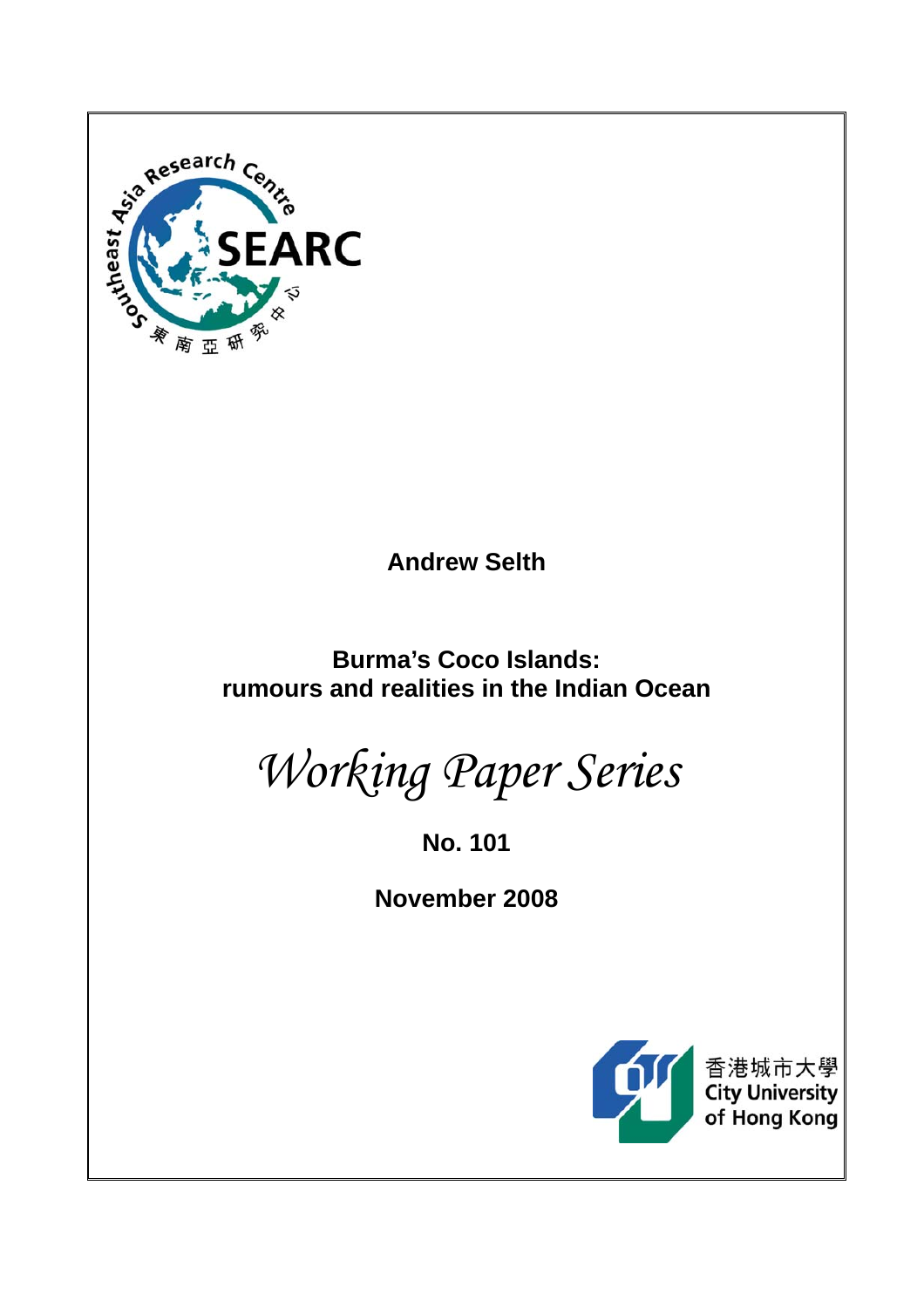### **The Southeast Asia Research Centre (SEARC) of the City University of Hong Kong publishes SEARC Working Papers Series electronically**

©Copyright is held by the author or authors each Working Paper.

SEARC Working Papers cannot be republished, reprinted, or reproduced in any format without the permission of the papers author or authors.

**Note:** The views expressed in each paper are those of the author or authors of the paper. They do not represent the views of the Southeast Asia Research Centre, its Management Committee, or the City University of Hong Kong.

#### **Southeast Asia Research Centre Management Committee**

Professor William Case, Director Dr Vivienne Wee, Associate Director Dr Catherine Chiu Dr James Lee

### **Editor of the SEARC Working Paper Series**

Ms Jennifer Eagleton

## **Southeast Asia Research Centre**

The City University of Hong Kong 83 Tat Chee Avenue Kowloon Tong, Hong Kong SAR Tel: (852 3442 6106 Fax: (852) 3442 0103 http://www.cityu.edi.hk/searc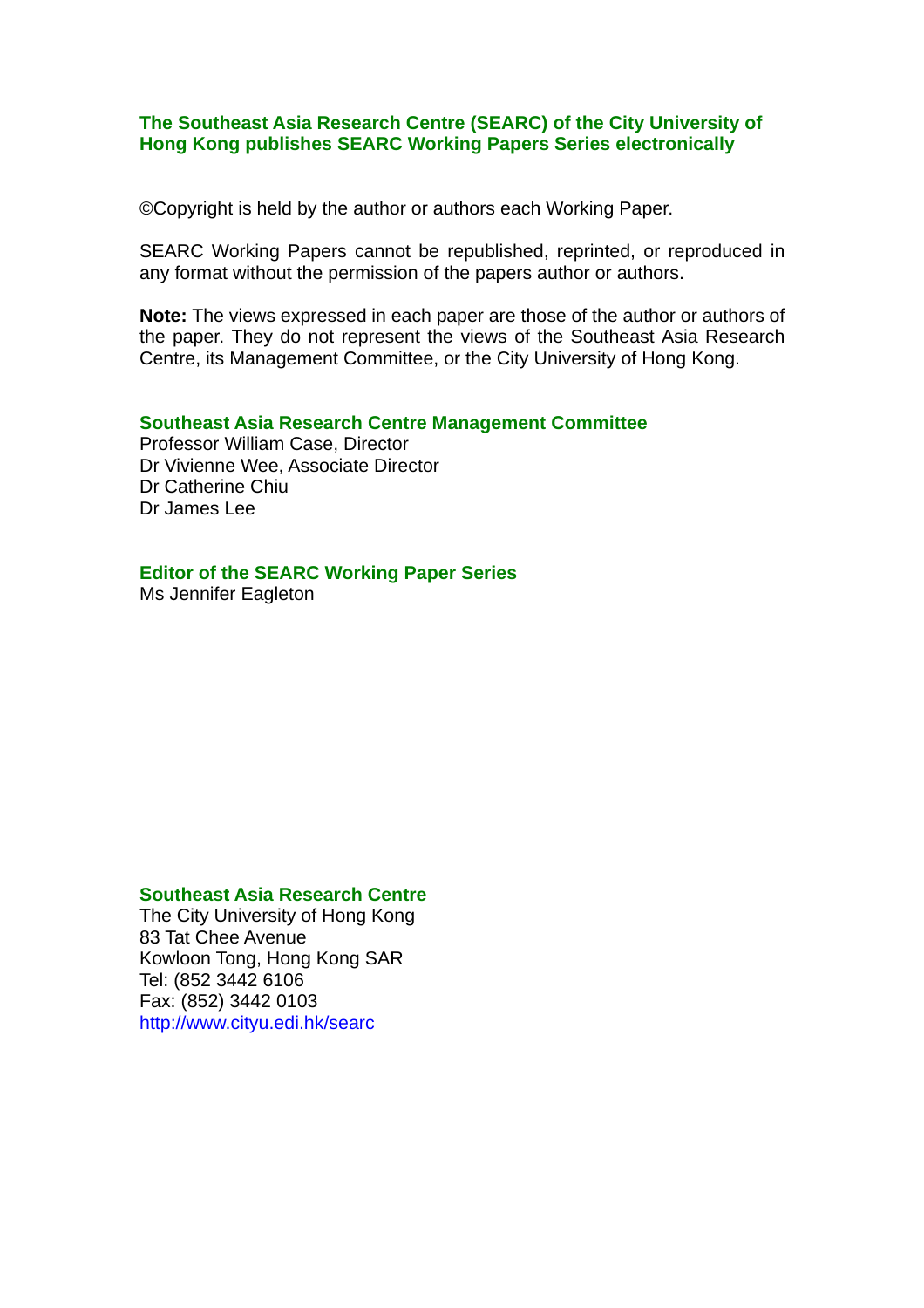# **BURMA'S COCO ISLANDS: RUMOURS AND REALITIES IN THE INDIAN OCEAN**

**Andrew Selth Research Fellow Griffith Asia Institute Griffith University Brisbane, Australia** a.selth@griffith.edu.au

What shall we tell you? Tales, marvellous tales Of ships and stars and isles where good men rest.

> James Elroy Flecker *The Golden Journey to Samarkand* (1913)

### **Introduction**

 $\overline{a}$ 

In August 2008, *The Times of India* stated that Indian defence officials were 'concerned, but not alarmed' at reports that China was helping Burma to develop its military facilities on Great Coco Island in the Andaman Sea. The Chinese were said to be constructing two helipads and 'storage systems for arms'. The *Times* also said that China had agreed to 'upgrade' communication facilities on the island.<sup>1</sup> Other regional countries were monitoring these developments closely.

<sup>&</sup>lt;sup>1</sup> 'China eyeing base in Bay of Bengal?', *The Times of India*, 9 August 2008, found at <http://timesofindia.indiatimes.com/articleshow/3343799.cms>.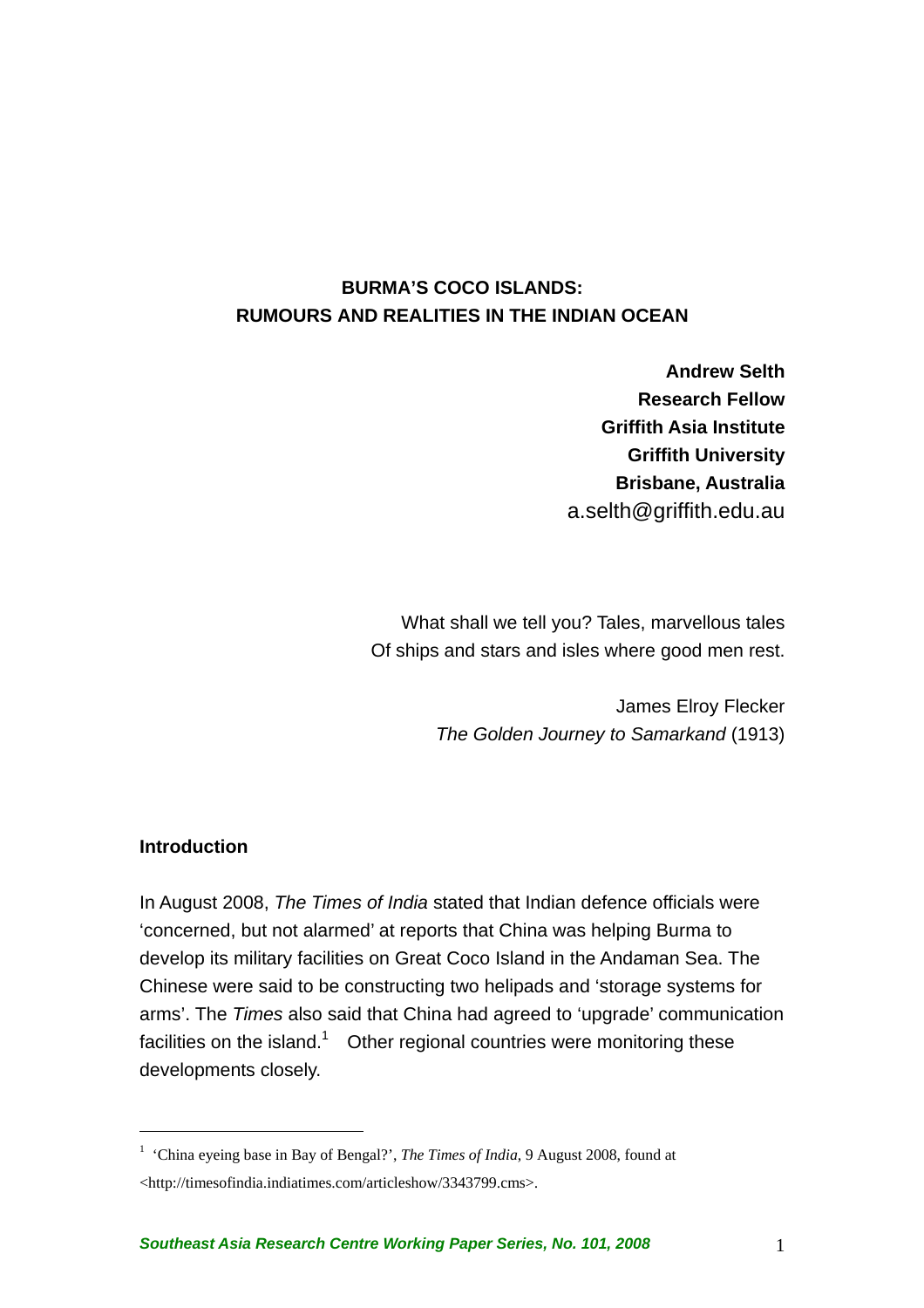For such a small piece of real estate, in such an isolated part of the world, Burma's Coco Island group has had a remarkable ability to generate international interest. Since the early 1990s, these small islands have attracted the attention of numerous activists, journalists and academics, most of who seem convinced that one island at least is the site of a major Chinese intelligence collection station. For many years, the government of India made similar claims, even citing the reported 'base' as evidence of China's aggressive designs in the northern Indian Ocean. From time to time, other claims about the Coco Islands have been heard, relating to their history and legal status.

As these claims proliferated and became more elaborate, they gained credibility, to the extent that they became accepted by many observers as established fact. Yet, none of these claims were based on reliable evidence and at least one was demonstrably false. In 2005, it was established to the satisfaction of the Indian government that there were no Chinese bases in the Coco Islands, and probably never had been. Even so, this myth has developed a life of its own and continues to distort analyses of Burma's foreign relations and the strategic environment of the Asia-Pacific region.

There has long been a dearth of reliable information about Burma, including its defence links with China. This has made it difficult to separate rumour from reality. Given the serious implications of a Chinese military presence in the northern Indian Ocean, however, it would seem timely to take a comprehensive look at the Coco Islands, to determine what former US Defence Secretary Donald Rumsfeld called the 'known knowns' and the 'known unknowns'.<sup>2</sup>

### **Physical Geography**

 $\overline{a}$ 

Geographically, the Coco Island group is a northern extension of the Andaman and Nicobar chain.

The group consists of three main islands and several small islets. They lie about 250 kilometres south of Burma's Irrawaddy River delta and are separated from India's North Andaman Island by the 20 kilometre wide Coco

 $2$  Press Briefing by the US Defence Secretary, Donald Rumsfeld, at the Pentagon, Washington DC, 12 February 2002.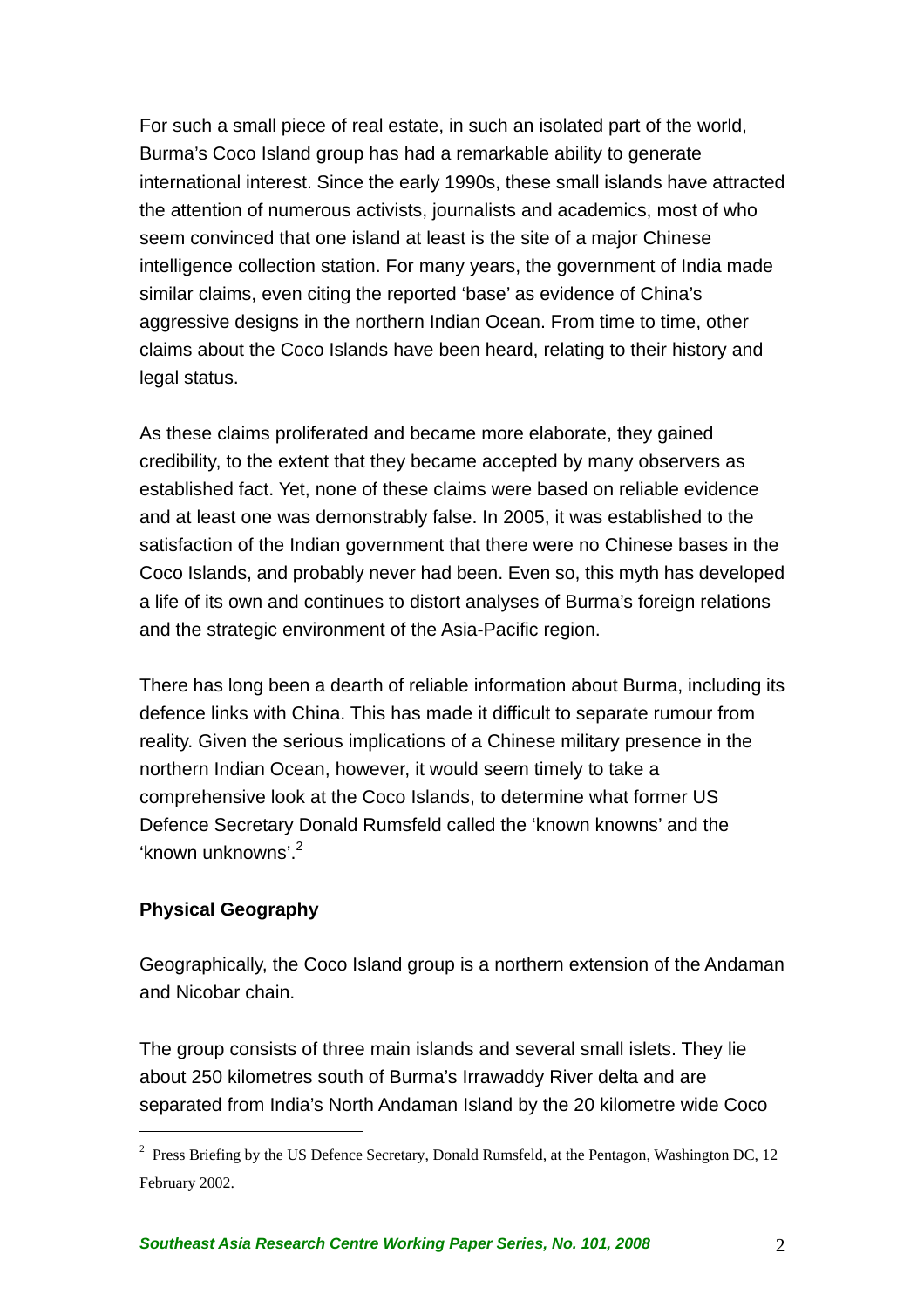Channel. The Bay of Bengal lies to the west of the islands and the Andaman Sea to the east. The largest member of the group is Great Coco Island, which is about 10 kilometres long and 2 kilometres wide. A few kilometres to the north, across the Marshall Channel, lies the much smaller Table Island. Little Coco Island is situated across the Alexandra Channel, approximately 15 kilometres to the southwest of Great Coco Island. Little Coco Island is about 5 kilometres long and one kilometre wide. $3$ 

Great Coco Island rises steeply from the sea on its western side, reaching a height of 112 metres, but on the eastern side slopes gradually down to the sea. Table Island rises steeply from the sea on all sides, reaching 44 metres, but as its name implies it has a flat top. Little Coco Island is generally low-lying and is fringed by a coral reef. Large areas of all three islands are covered with tropical evergreen forests. Great Coco and Little Coco islands also have coconut palms on their lower slopes and fringes.<sup>4</sup> Like mainland Burma, the Coco Islands are subject to the Southwest monsoon, and between May and October experience torrential showers and high winds. As demonstrated in May 2008, when Cyclone Nargis devastated the Irrawaddy River delta, cyclonic storms occasionally develop in the Bay of Bengal. $5$ 

### **Colonial History**

 $\overline{a}$ 

Before the Chinese 'bases' controversy erupted 15 years ago, the Coco Islands rarely appeared in the historical record.

Formerly Indian possessions, they were taken over by the East India Company during the eighteenth century. Being on an ancient trade route between India, Burma and Southeast Asia, however, there were numerous visits by traders, seafarers, pirates and smugglers before and after that time. In 1849, an unsuccessful attempt was made by a pair of British adventurers to establish a

5 C.A. Fisher, *South-East Asia: A Social, Economic and Political Geography* (Methuen and Co.,

<sup>3</sup> This description is taken in large part from Admiralty Chart No.1419, *Bay of Bengal – Andaman Islands: Coco Channel and Northern Approaches to Port Blair*, printed 28 June 1996.

<sup>4</sup> *Bay of Bengal Pilot, comprising the Southern and Eastern Coasts of Ceylon, the Eastern Coast of India, the Coast of Burma, and the Western Coast of Thailand from Pakchan River to Goh Puket; Also the Andaman and Nicobar Islands* (Hydrographic Department, Admiralty, London, 1940), pp.234–38.

London, 1964), pp.420–28. See also *Weather in the Indian Ocean*, Vol.2, Part 7, 'The Coast of Burma' (HMSO, London, 1940), p. 100.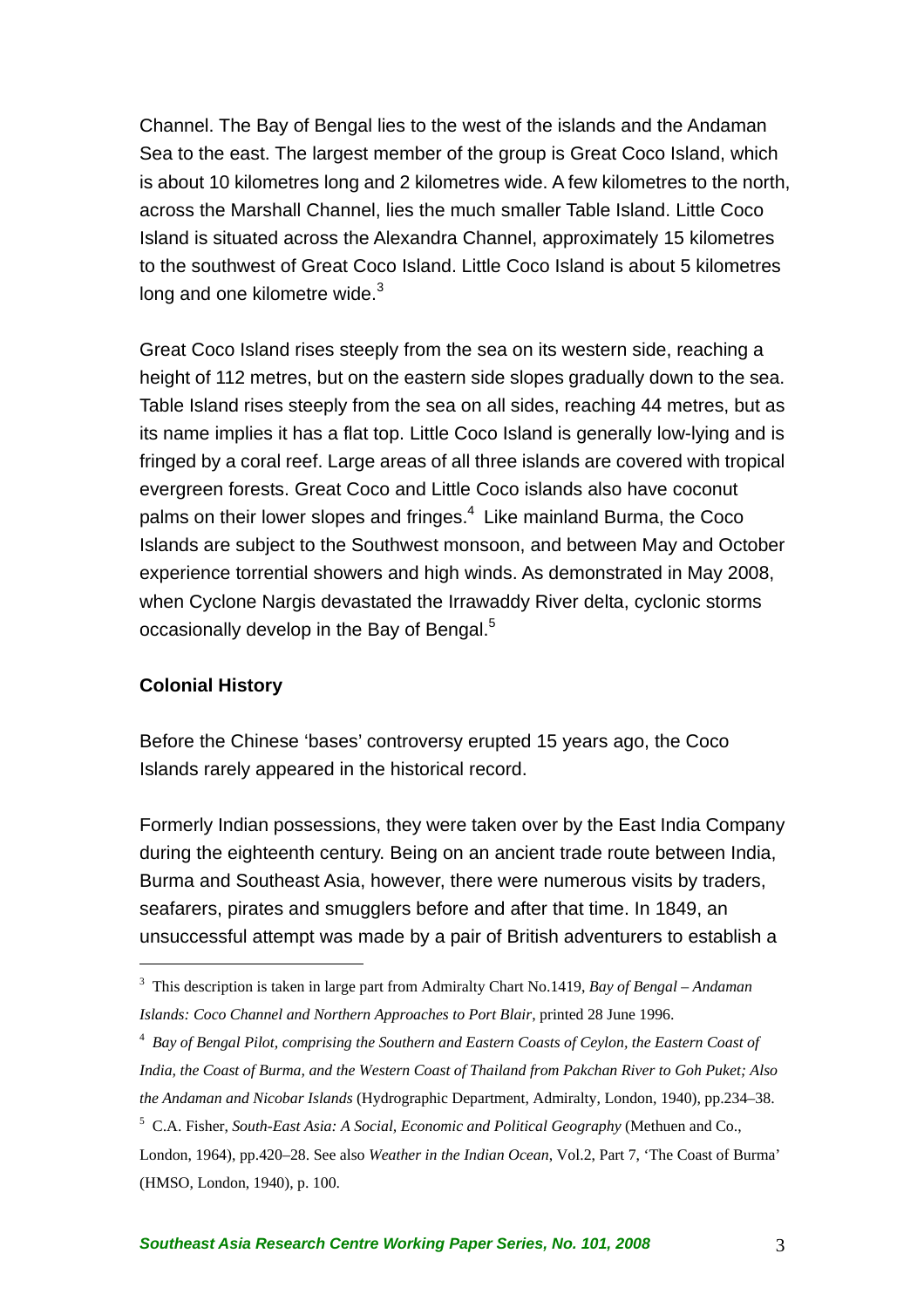small settlement on Great Coco Island.<sup>6</sup> In 1858, a large prison was built at Port Blair on South Andaman Island, mainly to house the thousands of 'mutineers' sent there after the 1857 Indian rebellion.<sup>7</sup> The Coco Islands were seen as a source of food for the struggling penal colony, mainly by providing coconuts.<sup>8</sup> Also, wild pigs roamed Great and Little Coco islands, the legacy of earlier attempts at settlement.

A lighthouse was built on Table Island in 1867 to aid navigation in the area. The British lighthouse keeper was murdered by one of his Indian staff in 1877, after an argument over caste issues. Due to the island's isolation, however, the Chief Commissioner at Port Blair failed to learn of this incident for some weeks.<sup>9</sup> This lack of close supervision prompted the colonial authorities in Calcutta to transfer jurisdiction over the two Coco islands, Table Island and three small satellite islands, to Rangoon. After the First Anglo-Burmese War (1824-6) and Second Anglo-Burmese War (1852-3), this small Burmese town had become Britain's administrative capital in Lower Burma. It took a few years for the paperwork to be completed, but in 1882 the Coco Islands formally became part of British Burma.<sup>10</sup>

In 1878, the colonial authorities offered a commercial lease on the Coco Islands. It was taken up by a British entrepreneur named Sherlock Hare, who hoped to profit from the islands' dense stands of timber and plentiful coconut palms. However, he met with mixed success and within ten years had been

 $\overline{a}$ 

<sup>8</sup> The East India Company had attempted to establish a penal colony in the Andaman Islands as early as 1794. Nearly 300 convicts were sent to Port Cornwallis on North Andaman Island, but the colony was abandoned after only three years due to disease. The Port Blair prison continued to be used to house India's political prisoners until 1942. In 1925 it was described as 'the most important [prison] in India'. See, for example, Clare Anderson, *Convicts in the Indian Ocean: Transportation from South Asia to Mauritius, 1815–53* (Palgrave, Houndsmills, 2000), pp.12-13; and *The Indian Year Book 1925* (*The Times of India*, Bombay, 1925), p. 166.

<sup>6</sup> N. Iqbal Singh, *The Andaman Story* (Vikas Publishing House Pvte Ltd, New Delhi, 1978), pp. 41–42.

 $<sup>7</sup>$  The bricks used to build the infamous cellular jail at Port Blair were brought from Burma.</sup>

<sup>9</sup> Andrew Huxley, 'Murder and Madness in *fin de siecle* British Burma', electronic copy of the manuscript provided by the author, 28 October 2008.

<sup>&</sup>lt;sup>10</sup> The notification order also included Preparis Island, which lies roughly half way between the Coco Island group and the Burmese mainland. See Kiran Dhingra, *The Andaman and Nicobar Islands in the 20th Century: A Gazetteer* (Oxford University Press, New Delhi, 2006), p.1 and p. 26.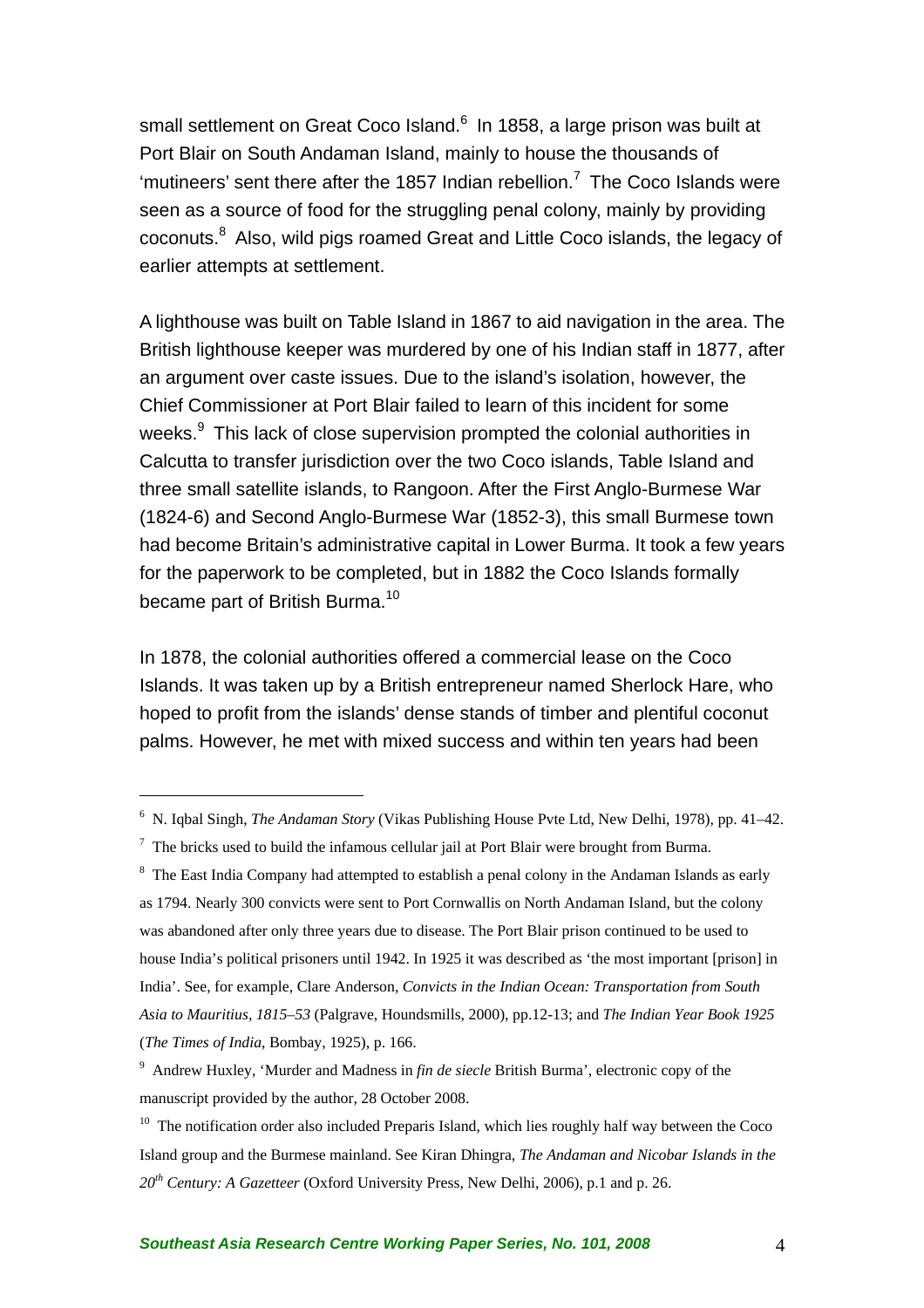forced to abandon his plans.<sup>11</sup> Over the next 50 years the lease passed to a succession of local businessmen, but the islands' remoteness, difficult weather conditions, high transport costs, labour problems, fresh water shortages and disease made such ventures difficult to sustain. A few Burmese settled on the islands, eking out a living between occasional ship visits, and other locals made seasonal visits, but trade was slight and there was no real infrastructure development.<sup>12</sup>

After the Third Anglo-Burmese War (1885–6), Britain consolidated its rule over the entire country, but there was widespread resistance. Burma quickly developed a reputation for high levels of dacoity (banditry) and other kinds of violent crime. As a consequence, the colonial prison system came under considerable strain. A number of Burmese convicts were transported to Port Blair in 1907–1908, and another group followed in 1923. Some were later joined by their families and settled there, particularly on South Andaman Island.13 However, these transfers did not solve the problem of Burma's overcrowded prisons. In 1925, a Commissioner for Prisons visiting Burma from Britain identified Great Coco Island as a possible site for a new penal colony. At the time, however, this proposal was not pursued.<sup>14</sup>

When Burma separated from India in 1937 and became a self-governing Crown Colony, the Coco Islands remained Burmese territory. In 1942, however, along with the rest of the Andaman and Nicobar chain, they were invaded by the Japanese, who valued Port Blair's strategic location near the Malacca Strait. The Andaman and Nicobars also guarded Burma's southern flank, and were within naval striking distance of British-held India and Ceylon. In December 1943, at the urging of the Indian nationalist Subhas Chandra Bose, Japan formally handed over political jurisdiction of the Andaman and Nicobar islands (including the Coco group) to the provisional Azad Hind (Free India) government. All the islands remained under the effective control of the

<sup>&</sup>lt;sup>11</sup> Huxley, *op.cit*. Hare only leased the islands; he never 'bought' them. See, however, Renaud Egreteau, *Wooing the Generals: India's New Burma Policy* (Authors Press, Delhi, 2003), p. 52.

<sup>12</sup> Dhingra, p. 71 and p. 283. See also J.L. Christian, *Burma and the Japanese Invader* (Thacker and Co., Bombay, 1945), p. 133.

<sup>13</sup> Parmanand Lal, *Andaman Islands: A Regional Geography* (Anthropological Survey of India, Calcutta, 1976), pp. 55–56.

<sup>14</sup> Ian Brown, 'A Commissioner Calls: Alexander Paterson and Colonial Burma's Prisons', *Journal of Southeast Asian Studies*, Vol. 38, No. 2 (June 2007), p.297.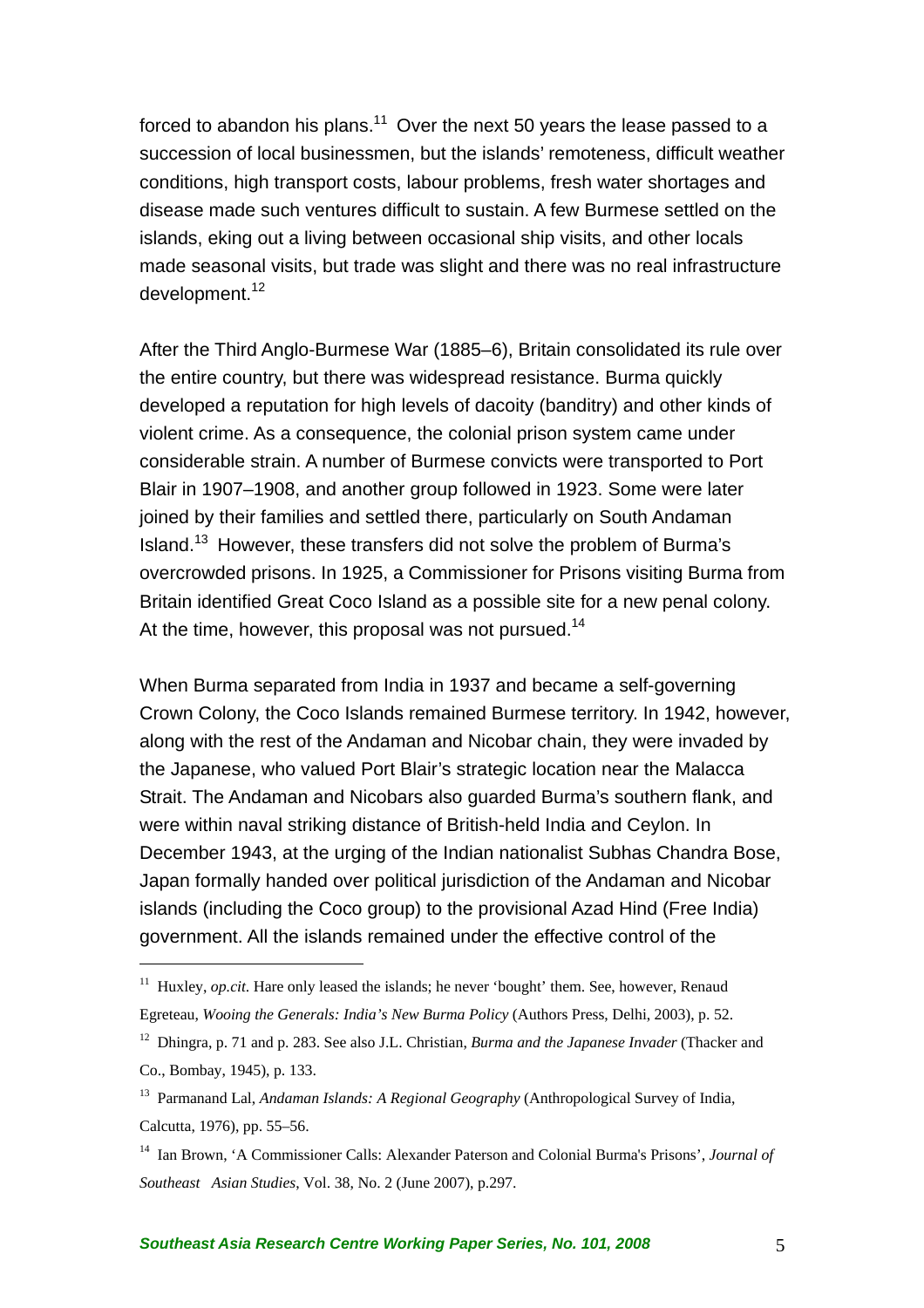Japanese Navy, however, until the end of the war.<sup>15</sup>

#### **Independent Burma**

 $\overline{a}$ 

After Burma regained its independence from the British in 1948, the Coco Islands passed to the new Union of Burma (now the Union of Myanmar).16 Given the U Nu Government's many other challenges, however, the Coco Islands were a very low priority. Burma even had to ask the Indian government to maintain the lighthouse on Table Island. In 1953, India sought to lease the light, but permission was denied.<sup>17</sup> For many years, the islands were administered as part of Hanthawaddy District, in Pegu Division, but during the 1970s control was passed over to the newly-created Rangoon Division. The statement by Indian Defence Minister George Fernandes to the BBC in 2003, that Prime Minister Jawaharlal Nehru had 'donated' the Coco Islands to Burma in the 1950s, and thus surrendered a vital strategic asset, was incorrect.<sup>18</sup>

The Coco Island group might have remained shrouded in obscurity, a mere footnote in history, except for two developments which attracted wider attention.

The first development was the creation of a penal colony on Great Coco Island in January 1959 by General Ne Win's interim military administration.<sup>19</sup> It was

<sup>15</sup> G.H. Corr, *The War of the Springing Tigers* (Osprey, London, 1975), 152–53.

<sup>&</sup>lt;sup>16</sup> In 1989, Burma's new military government changed the country's name to the Union of Myanmar. This change was accepted by the United Nations, but the United States and several other countries continue to use the old forms as a protest against the regime's refusal to acknowledge the result of the 1990 elections, which were won by Burma's opposition parties.

<sup>17</sup> The Burmese were, however, prepared to permit the Indians to service the light. See *Lighthouses of Myanmar (Burma)*, found at http://www.unc.edu/-rowlett/lighthouse/mmr.htm.

<sup>18 &#</sup>x27;Pak will be erased if it uses N-arms: Fernandes', *The Times of India*, 27 January 2003.

<sup>&</sup>lt;sup>19</sup> Before the penal colony on Great Coco Island was established, Burma had nine Central Jails, 19 District Jails, six Subsidiary Jails and a Borstal Institution for juveniles. The new facility was termed a District Jail in Hanthawaddy District, but it had a special sanction to accept prisoners with sentences of more than five years. *Is Trust Vindicated? A chronicle of the various accomplishments of the*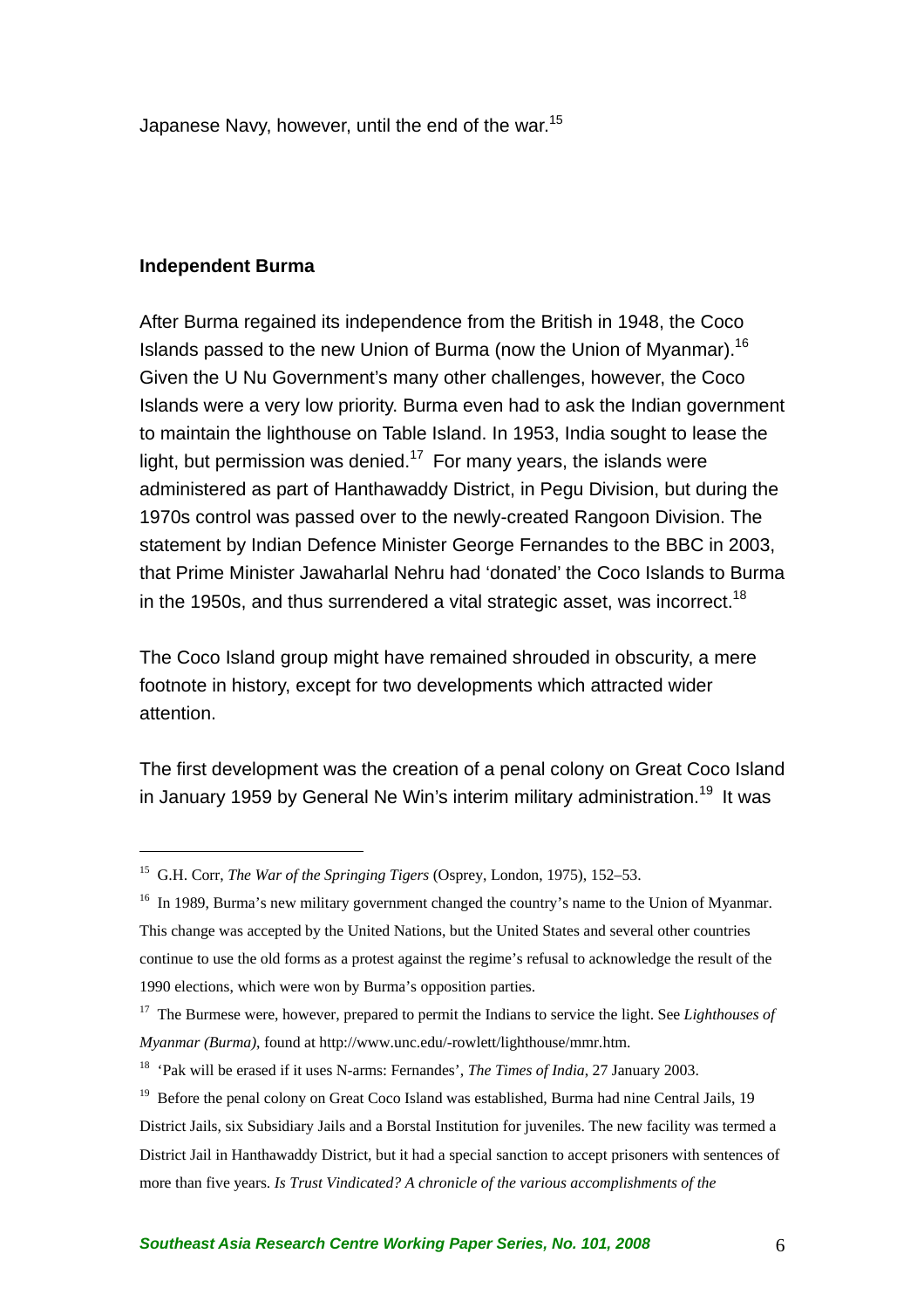probably inspired by the old colonial prison at Port Blair, despite the latter's closure immediately after the war.<sup>20</sup> Most convicts sent to Great Coco Island were accused of threatening Burma's security or disrupting the country's social stability. After Ne Win's coup d'etat in 1962, and the installation of a military government, the prison gained the reputation of being a Burmese 'Devil's Island'. In 1969, it was enlarged to cater for an increased number of political prisoners. They usually served long sentences under terrible conditions, harvesting coconuts and working on 'development projects'. They also had to grow their own food. Of the thousands of prisoners sent there, only three managed to escape.<sup>21</sup>

During the 1960s, many of the prisoners on Great Coco Island sympathised with, or were members of, the Communist Party of Burma (CPB). Remarkably, they were allowed to hold Party meetings and to celebrate May Day. They also adjusted the prison's radios (which were set only to receive Radio Rangoon) so they could listen to broadcasts from the CPB's clandestine Voice of the People of Burma. In 1969, anger at the harsh conditions on the island reached a crisis point, and the entire camp went on strike for better food. The authorities gave in after seven days. A second hunger strike was held in 1970, and lasted 40 days. A third strike in 1971 was aimed at the entire concept of incarceration on a remote island. It lasted 53 days and resulted in the deaths of eight prisoners. Eventually, the authorities gave in and, in December 1971, all prisoners on the island were transferred to Rangoon's Insein Jail.<sup>22</sup>

At some stage after the closure of the penal colony, the facilities on Great Coco Island were handed over to the Burma Navy, which established a small permanent presence there. Before 1988, naval operations in the Andaman Sea and Bay of Bengal were not common, due largely to logistical problems and the poor sea-keeping qualities of the navy's few small patrol vessels. With the expansion and modernisation of the navy after 1988, however, the tempo

*Government headed by General Ne Win during the period of tenure from November, 1958 to February 6, 1960* (Director of Information, Rangoon, 1960), p. 65.

<sup>20</sup> Bertil Lintner has suggested that the Great Coco Island penal colony was modelled on Indonesia's Buru Island prison, but the latter facility was not opened until 1969. Bertil Lintner, *Burma in Revolt: Opium and Insurgency Since 1948* (Silkworm, Chiang Mai, 1999), p. 272.

21 See 'Burma's "Papillon"', *The Irrawaddy*, Vol. 7, No. 4 (May 1999), found at <http://www.irrawaddy.org/article.php?art\_id=1351&page=1>.

1

22 The best account of these disturbances is found in Lintner, *Burma in Revolt*, pp. 272–74.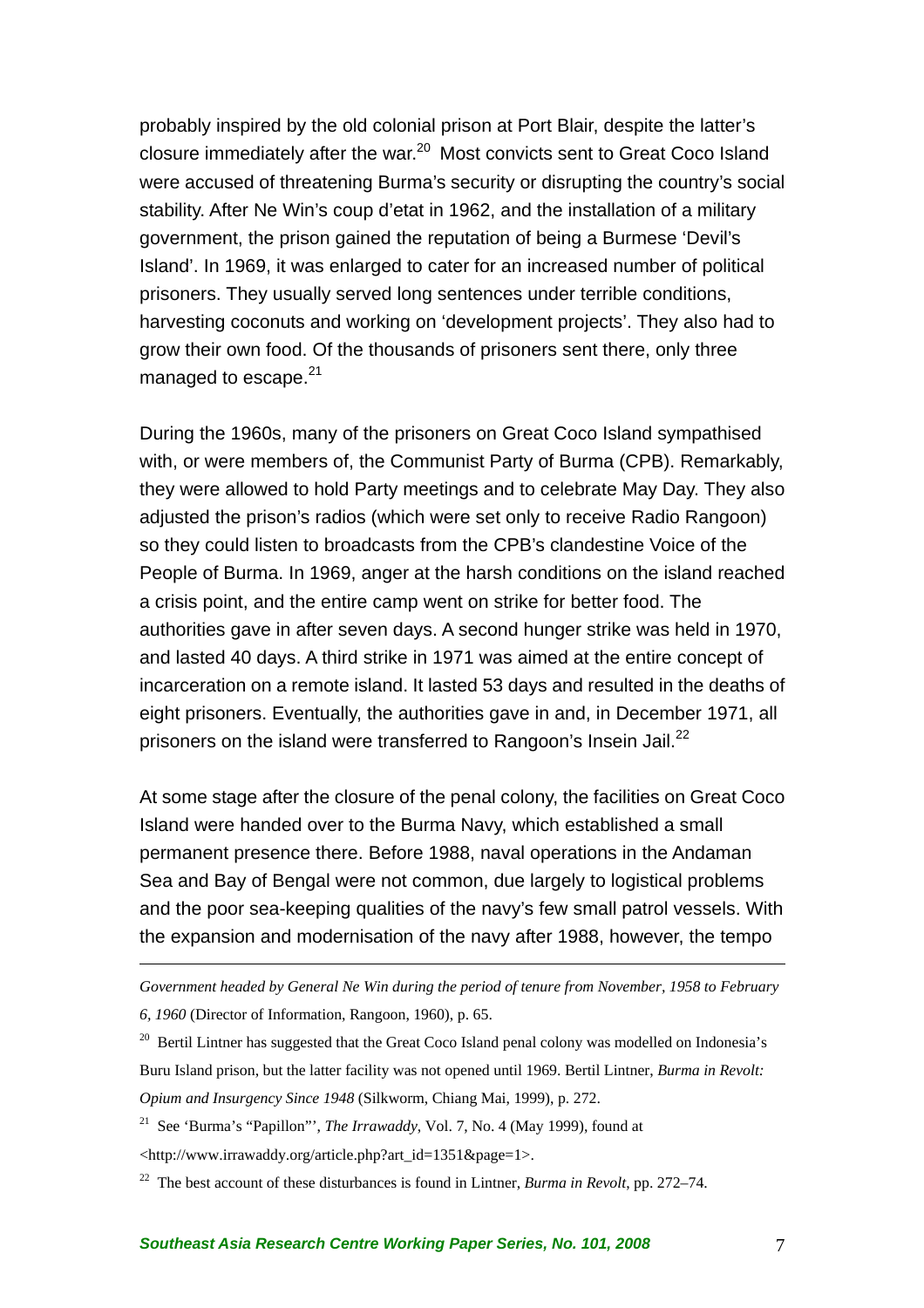of long range patrols increased, and the base on Great Coco Island assumed greater importance. However, there were still no alongside berthing facilities for larger vessels, and the utility of the base for logistical support remained limited.23 It is currently part of Panmawaddy Naval Region Command.

### **The 'Chinese Bases' Claim**

The second development which attracted attention was the claim, first made by a Japanese wire service in 1992, that China was helping Burma to install radar or upgrade the base on Great Coco Island. $24$  It was later reported that China was building another base on Little Coco Island.<sup>25</sup> As the vears passed. stories about these 'bases' proliferated and grew in scale, with activists, journalists and popular pundits making increasingly dramatic claims. The small naval base on Great Coco Island was somehow transmogrified into a large Chinese signals intelligence station, manned by 70 members of the People's Liberation Army (PLA) and hundreds of Burmese servicemen.<sup>26</sup> Ten years after the first stories appeared in the news media, it was routinely being described as a comprehensive electronic intelligence collection facility, China's largest base in Burma, and the PLA's most important listening post outside China itself.27

At first, the main purpose of the Great Coco Island facility was reportedly to monitor regional military activities, especially air and naval movements in the Bay of Bengal.28 Before long, however, journalists and academics began

<sup>23</sup> See, for example, Andrew Selth, 'From Brown Water to Blue Water', *Naval Forces*, Vol.19, No. 6 (1998), pp.30-33. See also Andrew Selth, 'Burma's Maritime Strategy', in Jurgen Schwartz *et al* (eds), *Maritime Strategies in Asia* (White Lotus, Bangkok, 2002), pp. 293–324.

<sup>24 &#</sup>x27;Burma Queried About Rumoured China-Built Base', *Kyodo News Service*, 17 September 1992.

<sup>25</sup> Global Security, 'Coco Islands', found at

<sup>&</sup>lt;http://www.globalsecurity.org/intell/world/china/coco.htm>

<sup>&</sup>lt;sup>26</sup> Federation of American Scientists, Intelligence Resource Program, 'Coco Islands', available at <http:www.fas.org/irp/world/china/facilities/coco.htm>.

<sup>27 &#</sup>x27;Desmond Ball Unbound', *The Irrawaddy*, 1 June 2004, found at

<sup>&</sup>lt;http://www.irrawaddy.org/article.php?art\_id=3763 >. See also Desmond Ball, *Burma's Military Secrets: Signals Intelligence (SIGINT) from the Second World War to Civil War and Cyber Warfare* (White Lotus, Bangkok, 1998).

<sup>28 &#</sup>x27;Desmond Ball Unbound'; and Vivek Raghuvanshi, 'Myanmar, China Build Military Ties', *Defense News*, 4–10 July 1994.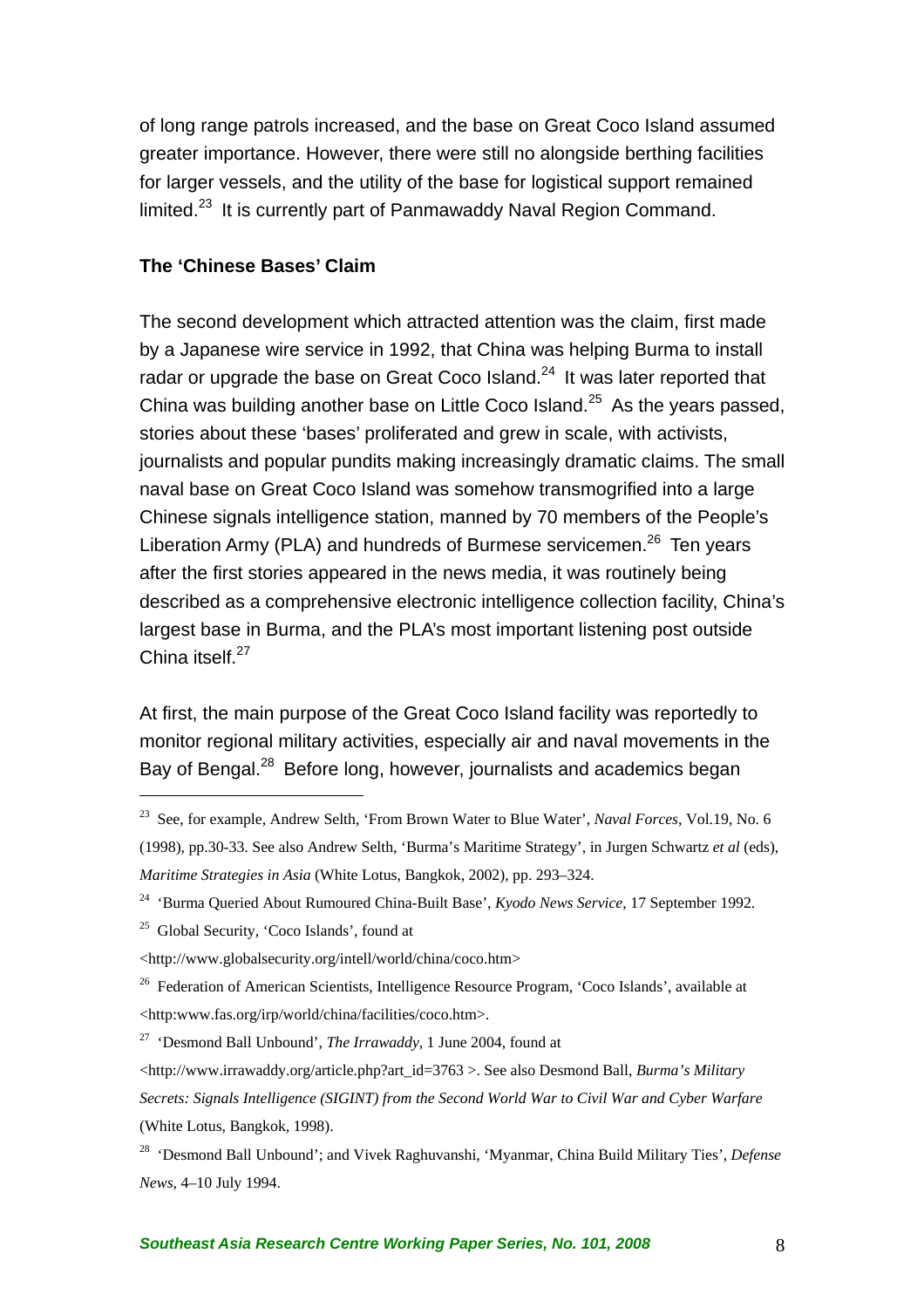claiming that the base was also established to conduct surveillance of India's strategically important tri-service facilities at Port Blair, on South Andaman Island. Some suggested that the Chinese, and their Burmese allies, were monitoring submarine activity around the Indian Navy's base at Visakhapatnam (Vizag) in eastern India.<sup>29</sup> In an elaboration of this theme, a number of commentators claimed that the Great Coco Island base was built and equipped by the Chinese to analyse telemetry from Indian missile tests. These included flights by ballistic missiles and space launch vehicles over the Bay of Bengal from ranges in eastern India. The electronic intelligence gathered, it was suggested, was shared with Pakistan to help it develop counter-measures against new Indian weapon systems.<sup>30</sup>

Reports of a significant Chinese military presence in the Coco Islands also caused concern at the diplomatic level. It was seen by some commentators as an inevitable consequence of Rangoon's foreign policy tilt towards Beijing in 1988, if not evidence that Burma had become a Chinese puppet. After Burma's entry to ASEAN in 1997, the Coco Island 'base' was also cited as proof that Burma had become a Chinese stalking horse in Southeast Asia. Considered alongside China's extensive arms sales to Burma, the new 'base' was viewed as part of a comprehensive plan by Beijing to extend its strategic reach into Burma and the northern Indian Ocean. At a further remove, the reported construction of a military base on Great Coco Island was linked with other developments (such as the modernisation of the PLA), to indicate Beijing's long term expansionist designs in the Asia-Pacific region.<sup>31</sup>

Senior Indian officials joined in the chorus of concern, accusing China of using its facilities in the Coco Island group to 'encircle' and threaten India. In 1998, for example, George Fernandes claimed that China had leased the islands from Burma in 1994, and was planning to turn the 'massive' intelligence

<sup>29</sup> Edmond Dantes, 'An In-depth Look at the Asia-Pacific Air Forces and Future Procurement', *Asian Defence Journal* (January 1993), p. 28.

<sup>30 &#</sup>x27;Chinese "electronic fishing" in the Andamans', *Asian Defence Journal*, December 1994, p. 92.

<sup>&</sup>lt;sup>31</sup> See, for example, Brahma Chellaney, 'Promoting Political Freedoms in Burma: International Policy Options', in Johan Lagerkvist (ed), *Between and Isolation and Internationalization: The State of Burma* (Swedish Institute of international Affairs, Stockholm, 2008), p. 67.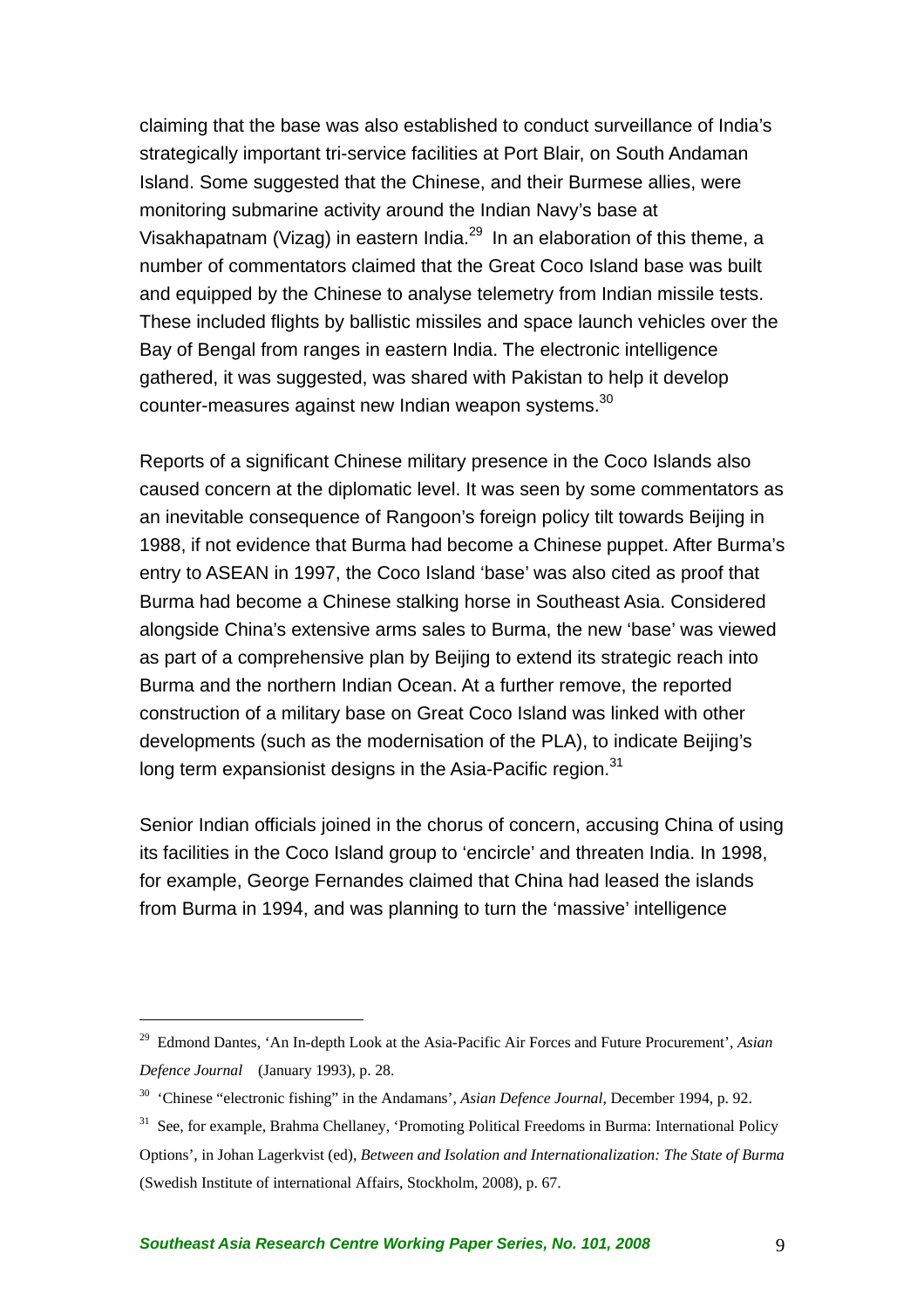collection station on Great Coco Island into a 'major naval base'.<sup>32</sup> These fears were shared by other strategic analysts. Some claimed that the Chinese base threatened vital sea lines of communication, including those which passed through the Malacca Strait. In 2005, for example, a firm of US consultants prepared a report for the Pentagon stating that China was constructing naval bases in a wide arc stretching from the South China Sea to the Middle East, to safeguard its energy supplies. This so-called 'string of pearls' included the reported base on Great Coco Island.<sup>33</sup>

Yet, despite all the claims made about Chinese military facilities in Burma, very few were based on hard evidence from reliable sources. Most drew on rumours and unverified reports in the news media, recycled on the web by activists and popular pundits. Some stories may have even been deliberately planted by partisan groups pursuing their own policy agendas. A few claims, including at least one made by the Indian Defence Minister, appear simply to have been invented.<sup>34</sup> Significantly, at no stage did any government other than India's publicly confirm the existence of any Chinese bases in the Coco Islands. Indeed, in response to George Fernandes' provocative remarks in 1998, the US stated that it had not detected any significant Chinese activity in Burma.<sup>35</sup>

At one level, the construction of Chinese military bases in Burma seemed logical, given Beijing's strategic interests in the region. Yet, to those with a deeper knowledge of Burma, such a development was inherently improbable. Burma's military leadership only turned to China after the abortive 1988 pro-democracy uprising, when it suffered the sudden withdrawal of Western aid and feared a US invasion to restore democratic rule.<sup>36</sup> However, Burma's generals never lost their deep suspicion of the country's largest neighbour, and its long term intentions. It was prepared to accept Chinese arms and aid, but

<sup>32 &#</sup>x27;China is threat no.1, says Fernandes', *Hindustan Times*, 3 May 1998. See also 'India says China has surveillance base in Myanmar', *Reuters*, 3 May 1998, and Douglas Bakshian, *China-Burma-India Briefing*, 21 May 1998, found at http://www.fas.org/irp/ news/1998/05/980521-prc3.htm.

<sup>33</sup> Bill Gertz, 'China builds up strategic sea lanes', *Washington Times*, 18 January 2005.

<sup>34</sup> This issue is examined at length in Andrew Selth, *Chinese Military Bases in Burma: The Explosion of a Myth*, Regional Outlook No.10 (Griffith Asia Institute, Brisbane, 2007). See also Andrew Selth, 'Chinese whispers: the great Coco Island mystery', *The Irrawaddy*, Vol. 15, No. 1 (January 2007).

<sup>35 &#</sup>x27;Fernandes: China Using Burma Against India', *The Irrawaddy*, Vol. 6, No. 3 (May 1998).

<sup>36</sup> Andrew Selth, *Burma and the Threat of Invasion: Regime Fantasy or Strategic Reality?* Regional Outlook No. 17 (Griffith Asia Institute, Brisbane, 2008).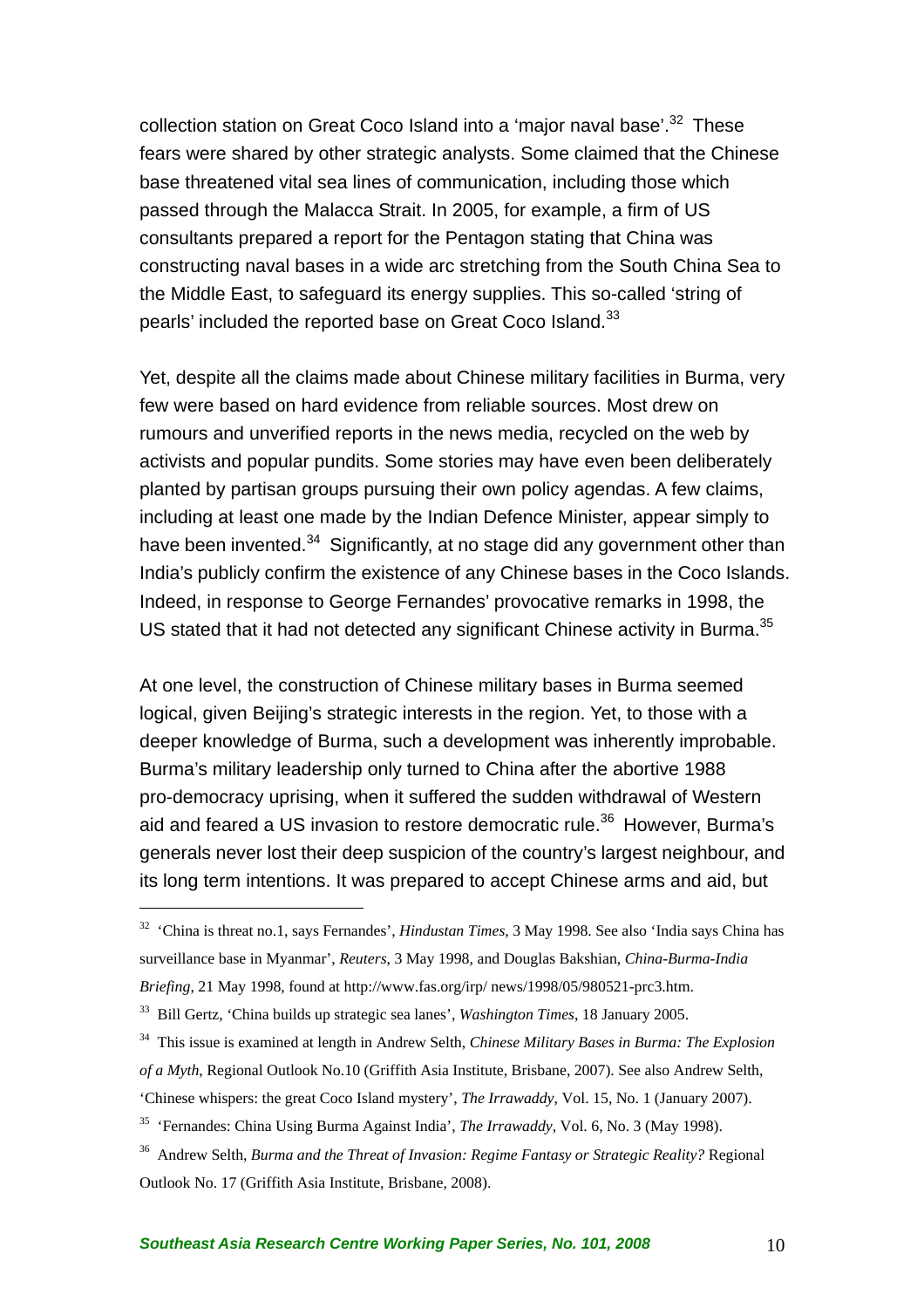the regime remained intensely nationalistic and sensitive to any perceived challenges to Burma's independence and sovereignty. In these circumstances, it is highly unlikely that it would lease any Burmese territory to a foreign power, let alone permit one to construct military facilities on its soil.

Throughout this entire period, both the Burmese and Chinese governments repeatedly denied that there were any Chinese bases on Great Coco Island, or anywhere else in Burma. $37$  Yet, such were their records of disinformation, that no-one believed them. Finally, to convince India that it had nothing to fear, the Burmese government invited Indian defence officials to visit the islands, and see for themselves. The regime may have also permitted the Indian Air Force to conduct a surveillance flight over the islands. The Indians found nothing to confirm their earlier suspicions.<sup>38</sup> In 2005, Indian government spokesmen conceded that reports of a Chinese intelligence facility on Great Coco Island were incorrect. At the same time, they announced that there were no Chinese naval bases in Burma.<sup>39</sup> It was a remarkable about-face on two issues that had preoccupied Indian defence planners for more than a decade.

### **Rumours and Realities**

 $\overline{a}$ 

Given the dearth of reliable information about anything to do with Burma's security, it is difficult to say exactly what facilities do exist on the Coco Islands. On Great Coco Island, commercially available satellite imagery shows an airfield where the old coconut plantation used to be. There is also a small radar dish, a radio aerial, a jetty and a number of buildings, none of which can be considered unusual.40 There are no signs of a large base with accommodation for hundreds of servicemen, let alone the radomes, aerial farms and other such installations that characterise major electronic intelligence stations. There are a few buildings on Little Coco Island, and the old lighthouse and its ancillary

<sup>37</sup> See, for example, 'Myanmar denies China using its island as a base', *Reuters*, 5 May 1998.

<sup>38 &#</sup>x27;China eyeing base in Bay of Bengal?', *op.cit*.

<sup>39 &#</sup>x27;Interview with Admiral Arun Prakash, Chief of the Naval Staff, Indian Navy', *Asian Defence Journal* (October 2005), p. 22. See also 'India says no China defence posts on Myanmar island', *Reuters*, 25 August 2005; and 'No report of anti-India activity at Coco Island', Indiainfo.com, 25 August 2005, found at http://news.indiainfo.com/2005/08/25/2508coco-island-navy.html. <sup>40</sup> Great Coco Island, Google Maps, found at  $<$ 

http://maps.google.com/?ie=UTF8&t=k&om=1&ll=14.137117,93.367524&spn=0.03013,0.040169&z=  $15>$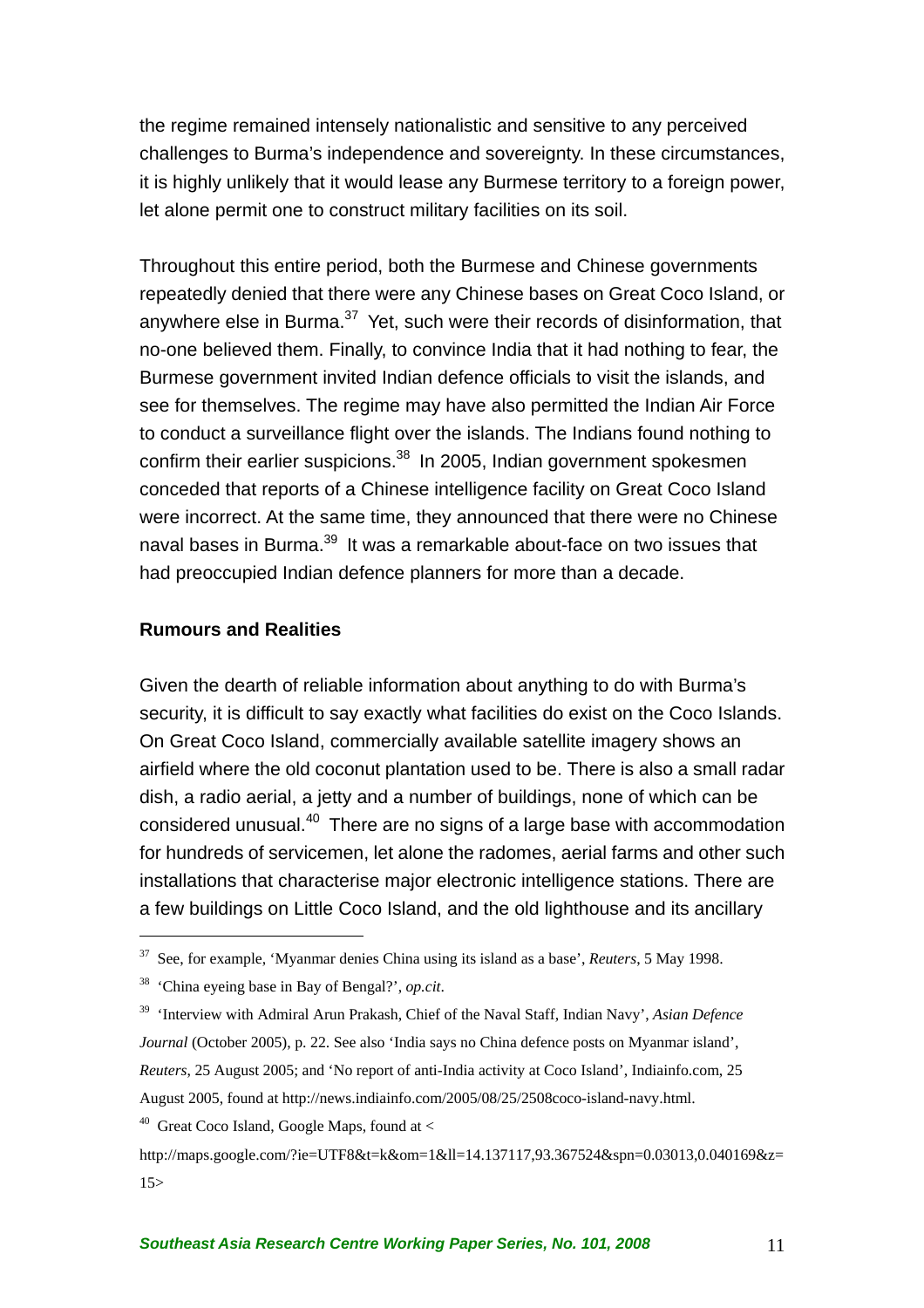buildings remain on Table Island, but neither of these islands shows any signs of military activity.

Some Burmese activist groups have suggested that this lack of physical evidence is due to the 26 December 2004 tsunami, which they believe washed away all signs of the Chinese intelligence collection facilities. This claim, however, is simply incredible. It is true that the southern parts of the Andaman and Nicobar chain suffered badly from the tsunami, but the Coco Island group is in the far north and by all reliable reports escaped major damage. $41$  Also, the peculiar topographical features of Great Coco Island would ensure that, even if it had been hit by the 2004 tsunami, at least some trace of a major military base would have survived. $42$ 

Burma's armed forces continue to operate a small naval base on Great Coco Island. Given its strategic location, it would be surprising if this base did not have a modest intelligence gathering role. If so, the equipment used to perform such a function would probably be Chinese, and it is possible that PLA personnel occasionally visit the island to provide technical assistance. This appears to occur at the other small surveillance and maritime navigation sites dotted around Burma's long coastline. From the latest *Times of India* story, it seems that China is also helping Burma to upgrade its infrastructure on Great Coco Island. However, there is no evidence of a permanent Chinese military presence. Indeed, Burma's new constitution, ostensibly endorsed by a nationwide referendum in May 2008, specifically prohibits the deployment of foreign troops on Burmese territory.<sup>43</sup>

Nor is there any truth in the claims — still repeated by some observers — that Nehru gave the Coco Islands to Burma, which in turn leased them to China. The islands have been Burmese for more than a century, and remain so.

Given this assessment, the popular perception of an aggressive Chinese thrust

<sup>&</sup>lt;sup>41</sup> See, for example, Burma Campaign UK, 'Tsunami: Did Burma escape the consequences?', 7 January 2005, found at http://www.burmacampaign.org.uk/pm/more.php?id=149\_0\_1\_0\_M.

<sup>&</sup>lt;sup>42</sup> The best maps to show the physical geography of the Coco Islands were produced by the Surveyor General of India 1943, in preparation for the Allied campaign to retake the islands from the Japanese. See, in particular maps HIND 1023, Sheet No. 86.

<sup>43</sup> *Constitution of the Republic of the Union of Myanmar* (Ministry of Information, Rangoon, 2008), p. 11.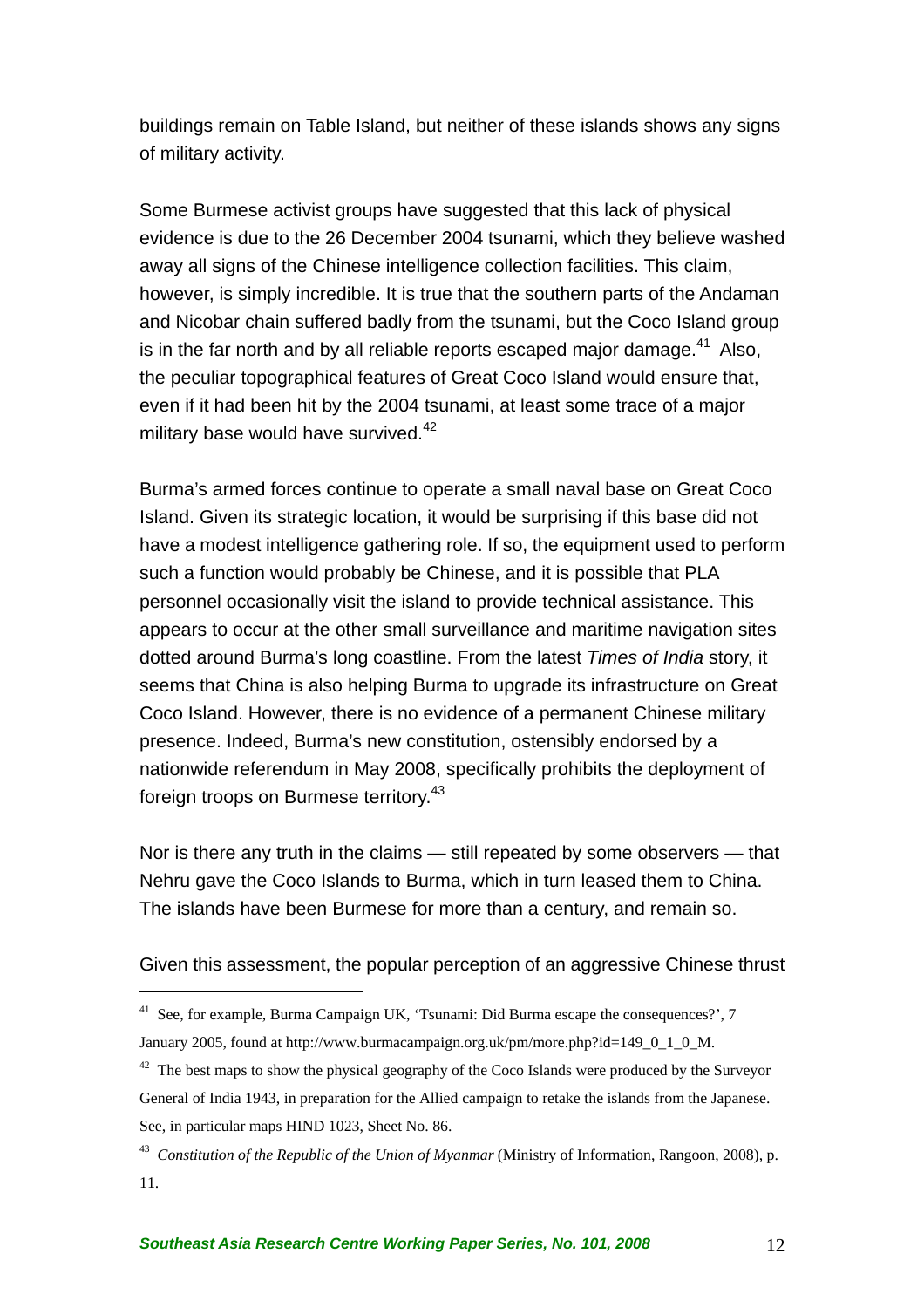into the Indian Ocean, supported by a large military facility in Burma's Coco Islands, needs to be reviewed. No-one doubts China's strategic interests in the area, or Beijing's close relations with the generals in Naypyidaw, but claims of a Chinese physical presence in Burma and Beijing's political influence over the regime have been greatly exaggerated.<sup>44</sup> Similarly, it would seem sensible to reassess Burma's role in China's purported 'string of pearls' strategy. Rather than provide military facilities, it is far more likely that Burma will sell its natural gas to China. Burma's generals also seem attracted to the idea of a pipeline to pump Middle Eastern oil overland, from a deepwater port on the Burmese coast to a terminal in southern China.

Descriptions of Burma as a pawn in China's grand designs are also misplaced. Indeed, Burma has used its critical geo-strategic position between China and India to great advantage. In managing its relations with these two competing powers it has won significant concessions from both.45 Despite their enormous strategic weight, neither of Burma's security-conscious and energy-hungry neighbours is likely to do anything which might upset the notoriously prickly military regime in Naypyidaw. This gives Burma's generals considerable diplomatic leverage. It also makes it very difficult for other members of the international community to put pressure on the military government, to make the political and economic reforms that so many Burmese want.<sup>46</sup>

### **Conclusion**

 $\overline{a}$ 

Over the past 20 years, a number of myths have arisen about the Coco Islands. Despite repeated warnings from some Burma-watchers, and attempts by a few scholars to set the record straight in academic publications, these myths have proven remarkably resilient. There are a number of reasons for this. One is simply the lack of verifiable information about the islands, a problem exacerbated by the unreliability of official statements issued by both the

<sup>44</sup> Andrew Selth, 'Burma, China and the Myth of Military Bases', *Asian Security*, Vol.3, No.3 (2007), pp. 279–307.

<sup>45</sup> Joshua Kurlantzik, 'Playing us for fools: Burma's government is run by a group of ignorant xenophobes. So how come it keeps outsmarting us?' *The New Republic*, 11 July 2008.

<sup>46</sup> See, for example, Andrew Selth, 'Burma's "Saffron Revolution" and the Limits of International Influence', *Australian Journal of International Affairs*, Vol. 62, No .3 (September 2008), pp. 281–97.